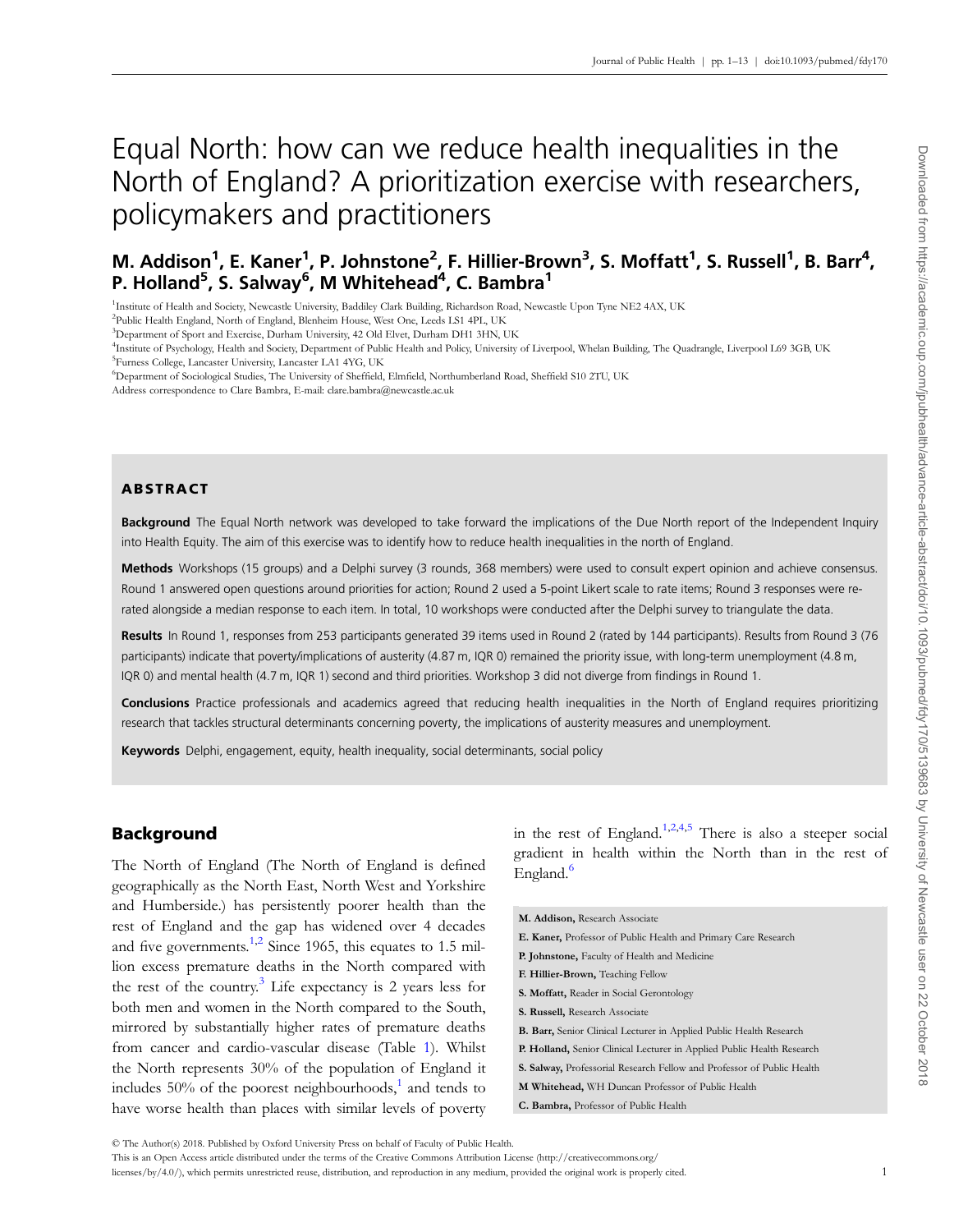|                           | Population<br>(millions) | at birth (LE,<br>years) | Life expectancy | CVD deaths<br>$(<$ 75 years /100,000) | Cancer deaths<br>$(<$ 75 years /100,000) | Diabetes %<br>$($ >17 years $)$ | % Obese or overweight<br>$(>16 \text{ years})$ |
|---------------------------|--------------------------|-------------------------|-----------------|---------------------------------------|------------------------------------------|---------------------------------|------------------------------------------------|
|                           |                          | Men                     | Women           |                                       |                                          |                                 |                                                |
| <b>NORTH</b> <sup>a</sup> | 15                       | 78                      | 81.9            | 89.6                                  | 161.4                                    | 6.5                             | 66.5                                           |
| North East                | 2.6                      | 78                      | 81.7            | 88.8                                  | 169.5                                    | 6.5                             | 68.0                                           |
| North West                | 7.1                      | 78                      | 81.8            | 92.8                                  | 159.8                                    | 6.5                             | 66.0                                           |
| Yorkshire and Humber      | 5.3                      | 78.5                    | 82.2            | 87.3                                  | 155.0                                    | 6.4                             | 65.4                                           |
| <b>SOUTH</b> <sup>b</sup> | 38                       | 79.8                    | 83.6            | 74.3                                  | 138.7                                    | 6.2                             | 63.3                                           |
| East Midlands             | 4.5                      | 79.3                    | 83.0            | 80.0                                  | 143.8                                    | 6.6                             | 65.6                                           |
| West Midlands             | 5.6                      | 78.8                    | 82.8            | 82.1                                  | 147.8                                    | 7.1                             | 65.7                                           |
| East of England           | 5.8                      | 80.3                    | 83.8            | 70.0                                  | 136.0                                    | 6.0                             | 65.1                                           |
| South West                | 5.3                      | 80.1                    | 83.8            | 80.1                                  | 136.5                                    | 6.0                             | 57.3                                           |
| London                    | 8.2                      | 80                      | 84.1            | 66.4                                  | 134.0                                    | 5.6                             | 63.1                                           |
| South East                | 8.6                      | 80.4                    | 83.9            | 67.1                                  | 134.3                                    | 5.9                             | 62.7                                           |
| <b>ENGLAND</b>            | 53                       | 79.4                    | 83.1            | 78.2                                  | 144.4                                    | 6.2                             | 63.8                                           |

<span id="page-1-0"></span>Table [1](#page-12-0) Key health outcomes by English region, 2015<sup>1</sup> (reproduced with permission from author and Policy Press)

<sup>a</sup>Author calculated mean of NE, NW, YH; <sup>b</sup>author calculated mean of EE, EM, L, WM, SE, SW.

The causes of these spatial and socio-economic health inequalities are complicated and contested—both in research and policy terms in England and in other high-income countries. Factors include: (i) unequal social and spatial distribution of behavioural risk factors—including smoking—as a result of adverse responses to the external world, (ii) income and other material factors such as access to goods and services and exposures to physical risk factors, (iii) psychosocial factors such as domination/subordination or powerlessness —and the effects of the biological consequences of these feelings on health, (iv) an accumulation of different types of disadvantage over the life course and (v) political and eco-nomic structures such as the welfare system.<sup>[7](#page-12-0)</sup>

These varied ways of locating the causes of inequality have distinct implications for what should be done to reduce health inequalities particularly in terms of whether interventions should focus downstream (on individuals and their behaviour or psychosocial resilience), upstream (such as interventions to improve the redistribution of income and life chances) or some combination of action at multiple levels. Much of public health policy in England $\delta$  and elsewhere has favoured downstream, behavioural approaches. However, there is increasing awareness, especially amongst the public health community, that these might actually increase health inequalities. Identified as intervention generated inequalities, these can result in benefiting less disadvan-taged groups.<sup>[9](#page-12-0)</sup> Upstream approaches focusing on the social determinants of health operating within a complex system might be more effective. $10-12$  $10-12$ 

In 2014, Public Health England commissioned the Independent Inquiry into Health Equity for the North of England to explore the extent and causes of the North South health divide and health inequalities within the North. The resulting 'Due North' report<sup>[6](#page-12-0)</sup> made four sets of recommendations, to: (i) tackle poverty and economic inequality within the North and between the North and the rest of England; (ii) promote healthy development in early childhood; (iii) share power over resources and increase public influence on how resources are used to improve the determinants of health; and (iv) strengthen the health sector's role in promoting health equity. It also made various research recommendations and in response to these, Public Health England North set up the Equal North network in partnership with Fuse (the Centre for Translational Research in Public Health), LiLaC (Liverpool and Lancaster universities collaboration for Public Health Research), the University of Sheffield and the NIHR School for Public Health Research (SPHR). Equal North is a research network of academics, policy and practice members. Its aim is to follow up the Due North research recommendation to identify areas of priority for local agencies in terms of reducing health inequalities. The network currently has over 500 members who were invited to join via events, email distribution lists and social media. Upon joining the network members indicated their area(s) of interest around health inequalities, which as a whole were very heterogeneous.

The aim of this study is to understand what the key priorities are for action and how research can best address these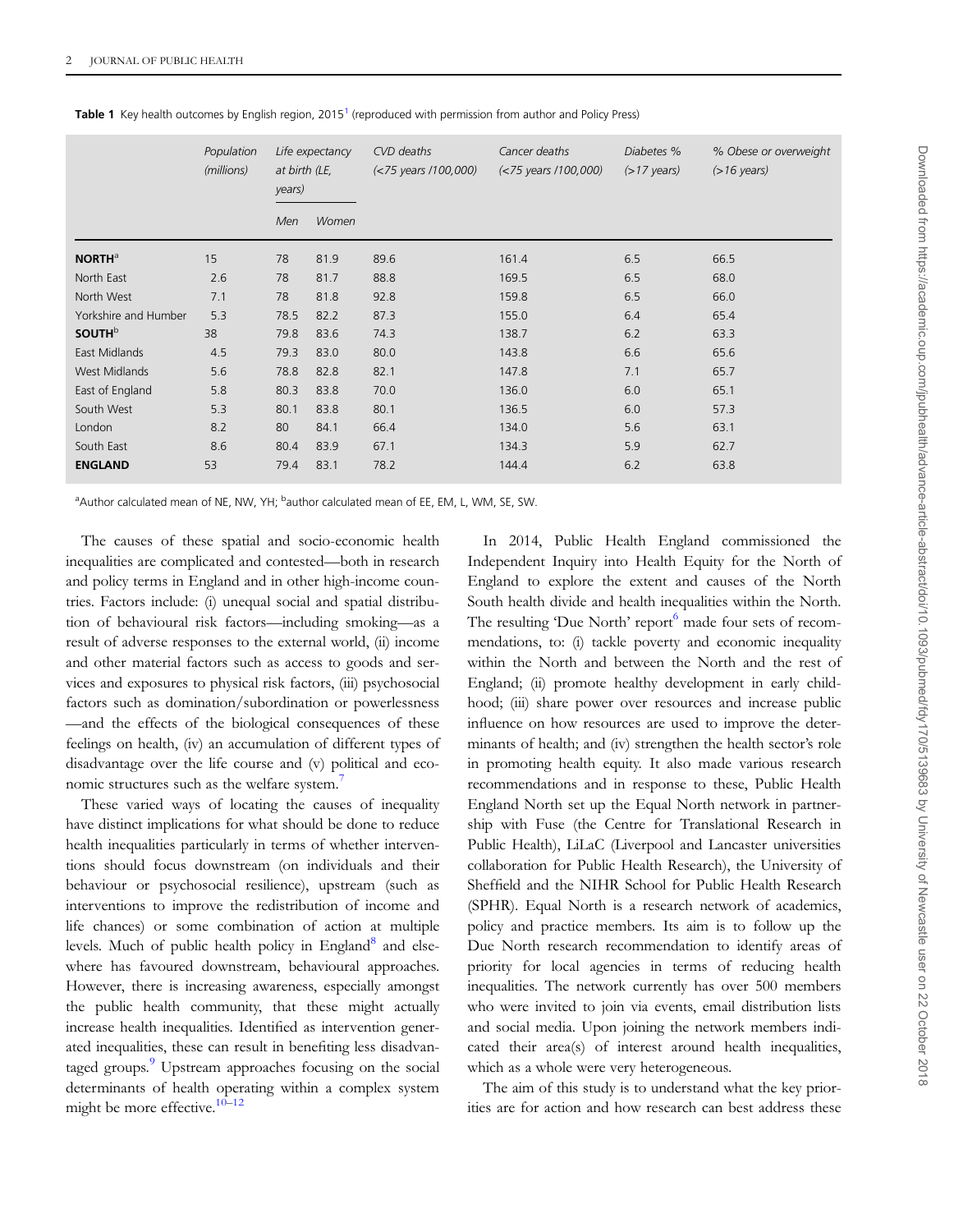to reduce health inequalities' by utilizing a prioritization and consensus building exercise amongst Equal North members.[13,14](#page-12-0)

# Methods

Study participants were the 368 registered members of the Equal North Research and Practice Network up to May 2017: 46% practitioners, 54% academics; 73% female; 38% from the North East, 35% Yorkshire and Humber, 21% from the North West and 6% are not regionally based. Members had an opportunity to contribute (Fig. 1) via a mixed methods approach. There were three rounds to the Delphi Exercise: Round 1—item generation facilitated by Workshops 1 and 2, as well as an online survey; Round 2 ranking of items via online survey, and Round 3—re-rating after median group result is known via online survey. Workshop 3 took place once all rounds were completed and enabled triangulation of results. All data is anonymised. All non-responders to the survey were followed up with two reminder emails in each round.

### Round 1: Workshops 1 and 2, and online survey

Workshop participants comprised 190 researchers, policymakers/practitioners working in public health attending three general inequalities events (only the workshop was focused on the study aim). At each workshop face-to-face interactive groups broadly scoped key issues prior to the Delphi to inform the design of the survey (Workshop 1, eight groups,  $n = 100$  participants, 30 min/25 min discussion; Workshop 2, seven groups  $n = 90$  participants, 60 min/55 min discussion). Group sizes ranged from 4 to 12 people and were all structured around facilitated discussion (conducted by one facilitator, one scribe) and a short scoping and priority exercise. No presentations were given at the beginning of the workshops, specifically, group

participants were asked to discuss and generate lists for the following questions

- What causes inequality in the North and the North– South divide?
- What are the key inequalities in the North?
- What needs to be done locally and regionally to reduce inequalities in the north?

Participants then rated all items in terms of 'urgent and important', 'not urgent but important', 'urgent but not important' and 'not urgent and not important' for research.

Participation was entirely voluntary. Participants were made aware that discussion, whilst not audio-recorded, would inform on-going analysis around research priorities and Round 1 of the Delphi online survey. Anonymised notes were taken by an assistant in each group.

The online Delphi survey sought opinions on how best to tackle health and social inequality across the north of England and to identify future research priorities. Round 1 of the Delphi online survey aimed to generate ideas about priorities for tackling health inequalities and consisted of five open-ended questions (see Table [2](#page-3-0)), taking 10 min to complete online. All 368 members of the network were invited by email to complete the survey, and 63 (17%) did. Responses were combined with data collected from earlier Workshops 1 and 2.

### Round 2: rating items in online survey

Round 2 was an online survey where all members of the network were invited to rate the 39 generated items, which emerged from earlier thematic analysis, via Likert scales, and 144 members did (39% of membership).

# Round 3: re-rating items in online survey

In Round 3, the 144 participants from Round 2 were then provided with a summary of the group median responses



Fig. 1 Methods: Flow through study of workshops and Delphi survey.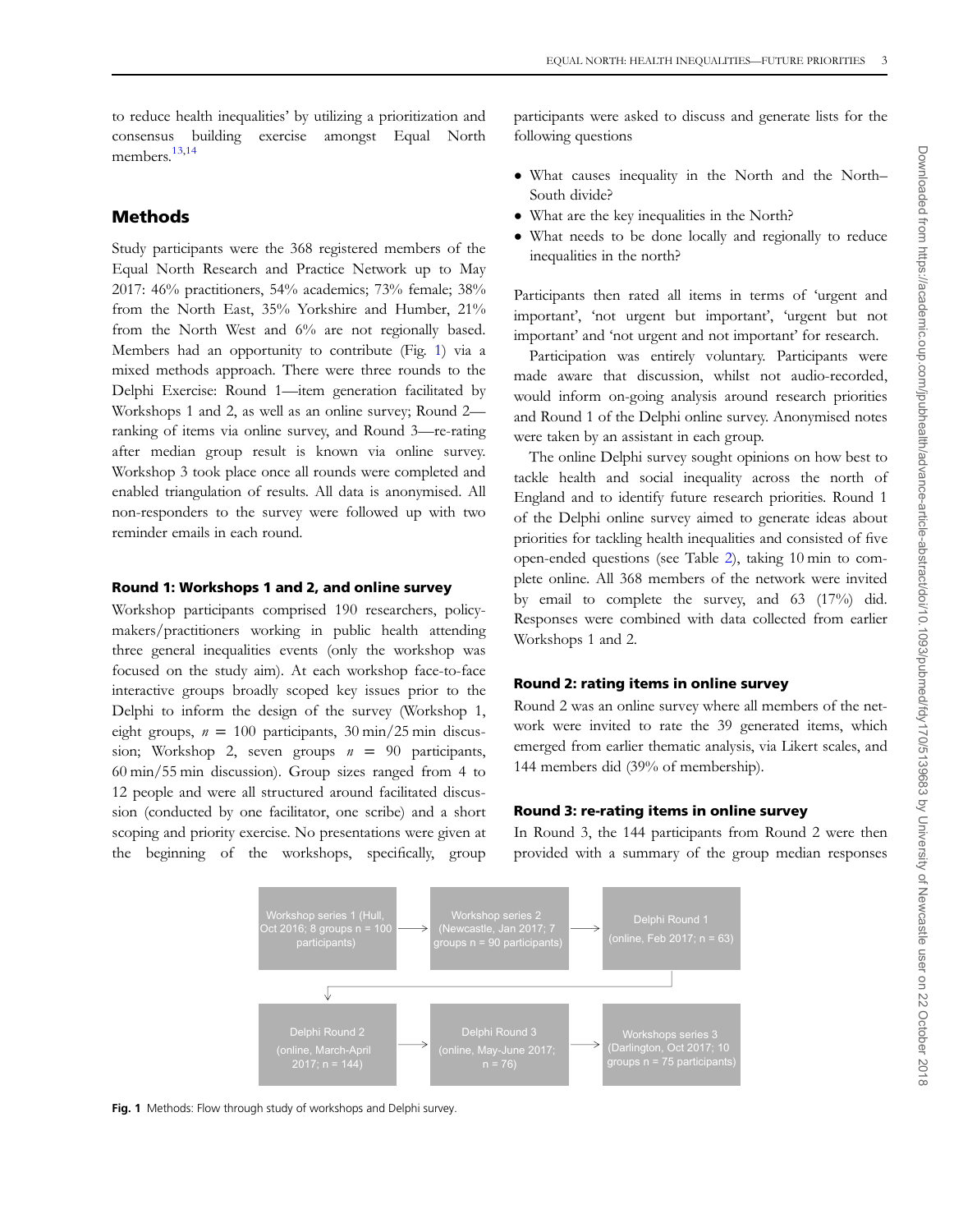### <span id="page-3-0"></span>Table 2 Round 1 key item generation from Workshops 1 and 2, and Round 1 Delphi Survey

|                                                | What evidence gaps are there that need filling?                                                                                                              |                                                                                                                                                                                                                                |
|------------------------------------------------|--------------------------------------------------------------------------------------------------------------------------------------------------------------|--------------------------------------------------------------------------------------------------------------------------------------------------------------------------------------------------------------------------------|
| Overarching<br>themes                          | Linked issues                                                                                                                                                | Evidence gaps                                                                                                                                                                                                                  |
| Infrastructure                                 | Roads<br>Poor transport links<br>Access/affordability                                                                                                        | Value of joined up, inter-sectoral approaches—PH and<br>voluntary sector<br>Asset-based interventions rather than deficit or<br>mitigation approaches<br>Developing and evaluating proportionate universalism<br>interventions |
| Poverty/<br>deprivation                        | Low wages<br>Working poor<br>Welfare cuts<br>Food Banks<br>Shame/Stigma<br>Gambling and Debt                                                                 | Impact of devolution<br>Effectiveness of new financial models/policies<br>Economic evaluation of inequality reduction<br>interventions-cost-effectiveness, wtp, E-B allocation,<br>impact of cuts                              |
| (Un)Employment                                 | Paucity of jobs<br>Educational requirements                                                                                                                  | Identifying specific links between decision-making about<br>jobs, economy and health outcomes                                                                                                                                  |
| Education                                      | Early years<br>School readiness<br>Lack of good quality teachers                                                                                             |                                                                                                                                                                                                                                |
| Housing and<br>planning                        | Unhealthy/unfit housing<br>Lack of affordable homes<br>Lack of Accessible homes<br><b>Homelessness</b>                                                       |                                                                                                                                                                                                                                |
| Environment                                    | Rural Isolation<br>Access to green space<br>'Broken windows'                                                                                                 | Effectiveness of local actions, community control,<br>community-led (priorities for action)<br>Barriers/facilitators to community engagement/<br>participation                                                                 |
| Substance<br>misuse/smoking<br>Chronic illness | Alcohol<br>Legal highs and illicit drug use Smoking<br>Aging population in The North CVD, Respiratory<br>Co-morbidity                                        | Interventions to address new/emerging health<br>challenges                                                                                                                                                                     |
| Obesity/<br>childhood<br>obesity               | Diet/affordability of and access to (healthy) food Educational impact on<br>health Physical activity                                                         |                                                                                                                                                                                                                                |
| Early years                                    | Education<br>Early interventions<br>Access to healthy foods Breastfeeding                                                                                    | Effectiveness of family based interventions at reducing<br>health/social inequalities                                                                                                                                          |
| Mortality/life<br>expectancy                   | Higher rates of chronic illness (e.g CVD, respiratory Unhealthy behaviours<br>(e.g smoking, substance misuse)) Pockets of high socio-economic<br>deprivation | Interventions to achieve healthy life expectancy-longer<br>term effects of interventions                                                                                                                                       |
| Mental health                                  | Access to services<br>Impact of poverty / deprivation                                                                                                        | Effectiveness of targeted mental health prevention                                                                                                                                                                             |
| Social isolation                               | From wider society<br>Within 'communities', rural settings<br>Aging population                                                                               | Interventions to reduce loneliness, isolation, social<br>exclusion<br>How best to support/enable key groups-long term:<br>conditions, disabilities, unemployed, NEETS                                                          |

Key questions: 1.What are the top three health inequalities issues in the north? 2. What are the top three health inequalities issues in your local area? 3.

**Continued**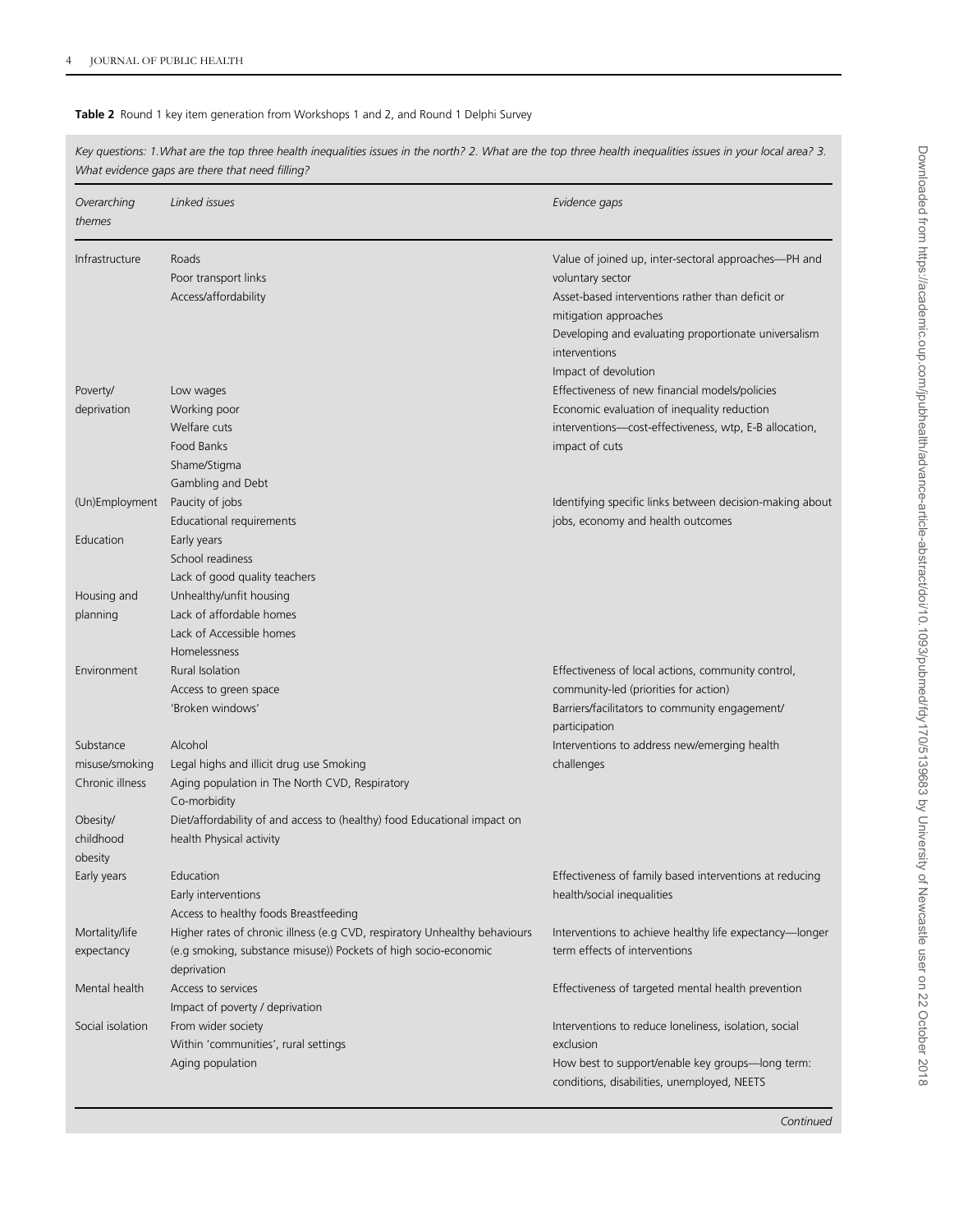### Table 2 Continued

Key questions: 1. What are the top three health inequalities issues in the north? 2. What are the top three health inequalities issues in your local area? 3. What evidence gaps are there that need filling?

| Overarching<br>themes | Linked issues                                                             | Evidence gaps                                           |
|-----------------------|---------------------------------------------------------------------------|---------------------------------------------------------|
| <b>Disability</b>     | Higher rates in the North                                                 |                                                         |
|                       | Loss of services/implications of austerity/welfare cuts Access            |                                                         |
| Poverty/Absence       | Learned help/hopelessness Lack of opportunities                           |                                                         |
| of aspiration         | Nihilism and apathy                                                       |                                                         |
|                       | Disconnected Youth                                                        |                                                         |
|                       | Stigma                                                                    |                                                         |
|                       | Shame                                                                     |                                                         |
| Opportunity           | Lack of opportunities                                                     |                                                         |
|                       | Lack of assistance in accessing opportunities                             |                                                         |
|                       | Resource drain-mass exodus of talent pool                                 |                                                         |
| Health lit. (and      | Low health literacy Educational impact on health Low understanding of the | How best to get evidence into practice (implementation) |
| education)            | healthcare system                                                         | -key groups, current constrained environ                |
| (Sub)culture/         | Unhealthy learned behaviours Socio-cultural reinforcement of problematic  | Critical appraisal of Public Health research—re-balance |
| embedded              | behaviours Unhealthy/fatalistic coping behaviours                         | structural drivers and lifestyle (drift) work           |
| behaviours            |                                                                           |                                                         |

What is the key role of PH researchers in helping local policymakers and practitioners?\* (Only asked in online survey Round 1)

- Presenting/disseminating evidence—what works (intervention effectiveness and evidence syntheses)
- Generating high quality evidence of effectiveness (and implementation effectiveness)
- Collaborating to promote knowledge translation, knowledge exchange
- Working more closely with decision-makers, HWBs, local groups to understand local issues
- Working rapidly to provide timely evidence—even if this requires reducing methodological purity
- Collaborating to co-produce evidence (relevant, local) and owned by all parties
- Providing training/learning opportunities so policymakers have better skills to understand evidence
- Building multi-sector teams to help produce joined up evidence generation/interpretation
- Producing 'how to guides' so that local practitioners can generate evidence themselves
- Developing a handbook for local elected members on 'their role' in tackling inequalities
- Developing new methods, e.g. so social value can be measured as well as health outcomes
- Working at a higher scale, i.e. natural experiments and system changes
- Lobbying for effective change—based on their knowledge of current evidence of what works
- Developing (jointly funded) embedded researchers (conversely academic homes/bases for others)
- Conducting pragmatic, real world research work—focused on the North (i.e. not UK, international)
- Carrying out more health economics research—return on investment approach
- Becoming local community advocates rather than bystanders/observers

and invited to re-rate the 39 items (April–May 2017) (see Table [3](#page-5-0)). In total, 76 of the Round 2 participants did (representing 21% of the total Network membership).

discussion, and took place after the Delphi survey closed, to triangulate the data.

#### Triangulation

Workshop 3 followed the same format as 1 and 2 and comprised 10 groups  $n = 75$  participants, 45 min/40 min

# Data generated from Workshops 1 and 2, and Round 1 online Delphi survey, were thematically analysed by the

Analysis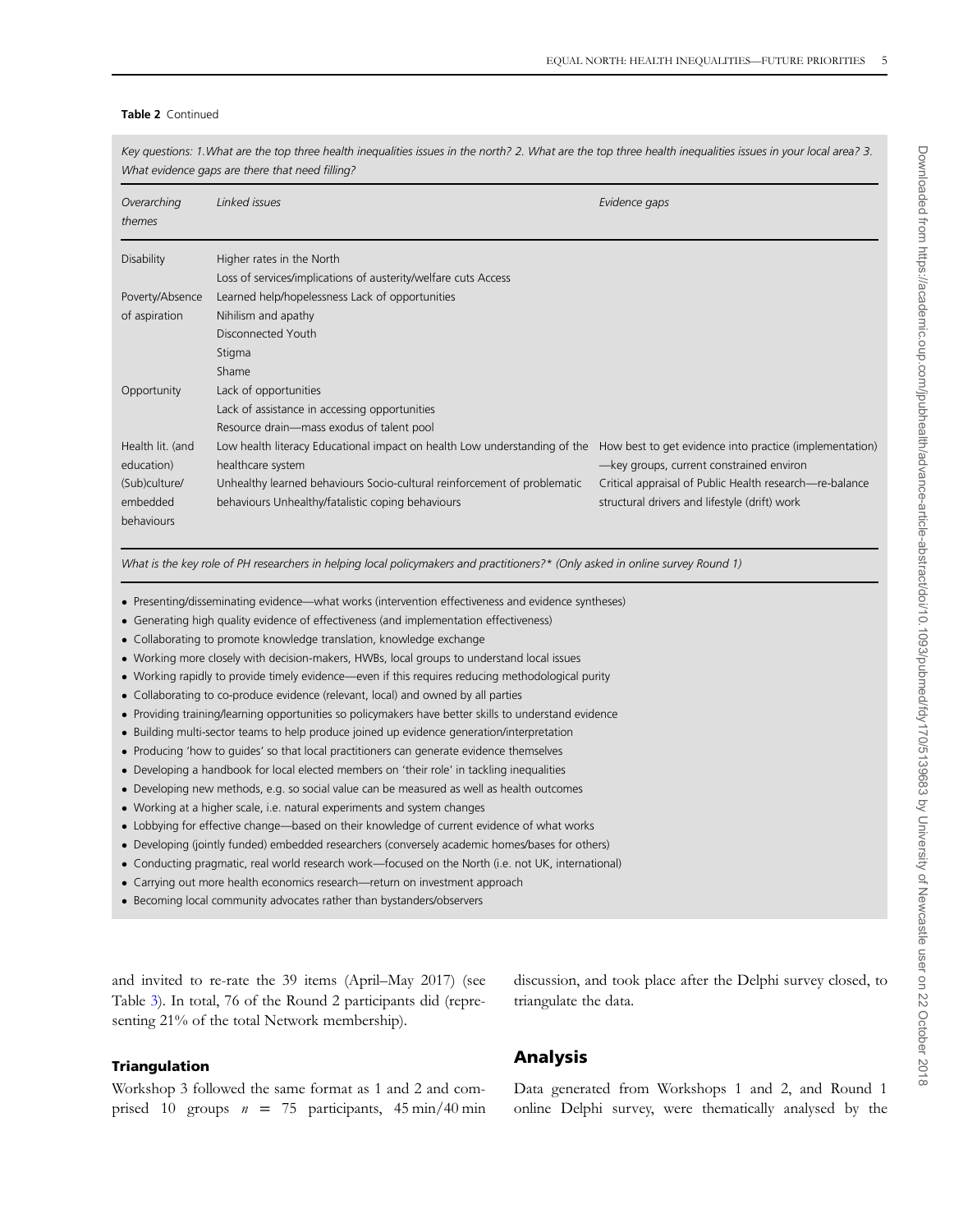<span id="page-5-0"></span>Table 3 Round 2—rating priority items, key research questions and key role of public health researcher

Round 2: Q.1 To what extent do you feel the following issues are priorities for action in tackling inequalities across the North of England?

|                                                                                                   | Definitely not an important priority (1)<br>and not a very important priority (2)<br>(%) | <b>Neutral</b><br>(3)(%) | Very important priority (4) and<br>extremely important priority (5)<br>(% ) |                | Mean Median<br>response | Count      |
|---------------------------------------------------------------------------------------------------|------------------------------------------------------------------------------------------|--------------------------|-----------------------------------------------------------------------------|----------------|-------------------------|------------|
| Historical legacy, investment,<br>infrastructure, transport, entrenched                           | 8.5                                                                                      | 14.3                     | 77.1                                                                        | 3.94           | $\overline{4}$          | 140        |
| health disparities<br>Poverty/austerity, income growth/financial<br>exclusion, access to services | 0.7                                                                                      | 2.1                      | 97.2                                                                        | 4.61           | 5                       | 142        |
| Unemployment, jobs, worklessness, fair<br>wages, low pay                                          | 0.7                                                                                      | 10.6                     | 88.7                                                                        | 4.42           | 5                       | 142        |
| Education and skills, functional literacy/<br>numeracy, health literacy                           | 2.8                                                                                      | 15.4                     | 81.9                                                                        | 4.15           | $\overline{4}$          | 143        |
| Communication, insufficient partnerships,<br>current structures, poor systems                     | 11.3                                                                                     | 35.9                     | 52.8                                                                        | 3.58           | $\overline{4}$          | 142        |
| Democratic deficit, representation,<br>accountability, having a voice                             | 7                                                                                        | 27.1                     | 66                                                                          | 3.76           | $\overline{4}$          | 144        |
| Environmental, pollution, climate change,<br>air quality, respiratory                             | 8.5                                                                                      | 27.7                     | 63.8                                                                        | 3.77           | $\overline{4}$          | 141        |
| Long term conditions, mortality/life<br>expectancy and later life/aging                           | 6.4                                                                                      | 17.7                     | 75.9                                                                        | $\overline{4}$ | $\overline{4}$          | 141        |
| Homelessness and housing                                                                          | 3.6                                                                                      | 15                       | 81.5                                                                        | 4.15           | $\overline{4}$          | 140        |
| Child specific issues, child poverty, early<br>life, immunizations, adolescence,<br>breastfeeding | 4.9                                                                                      | 9.1                      | 86                                                                          | 4.29           | 5                       | 143        |
| Discrimination, minority, key under-served<br>groups                                              | 6.4                                                                                      | 15                       | 78.6                                                                        | 4.06           | $\overline{4}$          | 140        |
| Mental health, hopelessness, limited<br>networks                                                  | 1.4                                                                                      | 5                        | 93.6                                                                        | 4.45           | 5                       | 141        |
| Obesity/diet and physical activity                                                                | 9.8                                                                                      | 24.5                     | 65.8                                                                        | 3.75           | $\overline{4}$          | 143        |
| Smoking and electronic cigarettes/vaping                                                          | 16.8                                                                                     | 34.3                     | 49                                                                          | 3.36           | 3                       | 143        |
| Substance (mis)use, alcohol, drug use                                                             | 11.2                                                                                     | 23.9                     | 64.8                                                                        | 3.63           | $\overline{4}$          | 142<br>144 |

Round 2: Q. 2. To what extent do you think the following research questions should be addressed in the next 1–2 years?

|                                                                                               | Strongly disagree (1)<br>and disagree $(2)$ $(%)$ $(3)$ $(%)$ | <b>Neutral</b> | Agree (4) and<br>strongly agree (5)<br>(% ) | Mean | Median<br>response | count |
|-----------------------------------------------------------------------------------------------|---------------------------------------------------------------|----------------|---------------------------------------------|------|--------------------|-------|
| How effective are family based interventions at reducing health/social<br>inequalities?       | 13.7                                                          | 25.2           | 61.1                                        | 3.6  | $\overline{4}$     | 139   |
| How effective are targeted mental health prevention interventions?                            | 7.2                                                           | 20.9           | 71.9                                        | 3.91 | $\overline{4}$     | 139   |
| How can evidence be effectively put into practice (implementation)?                           | 8                                                             | 16.7           | 75.4                                        | 4.02 | $\overline{4}$     | 138   |
| How effective are approaches to address/change social determinants of<br>health/inequalities? | 2.2                                                           | 10.1           | 87.7                                        | 4.39 | -5                 | 139   |
| How effective are new financial models/policies including the implications<br>of devolution?  | 9.5                                                           | 28.5           | 62                                          | 3.74 | $\overline{4}$     | 137   |
|                                                                                               |                                                               |                |                                             |      |                    |       |

Continued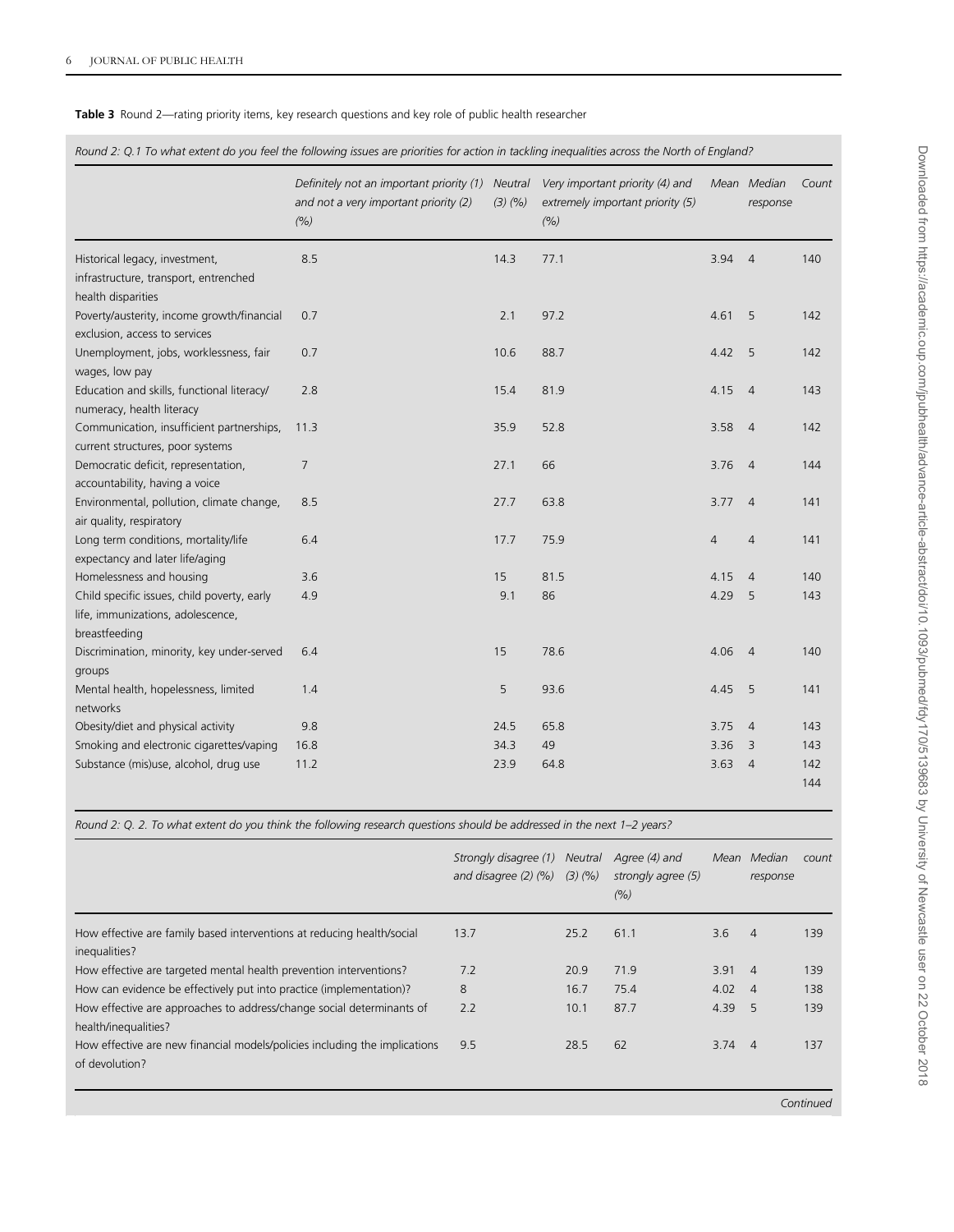### Table 3 Continued

| Round 2: Q. 2. To what extent do you think the following research guestions should be addressed in the next 1–2 years? |  |  |  |  |  |
|------------------------------------------------------------------------------------------------------------------------|--|--|--|--|--|
|------------------------------------------------------------------------------------------------------------------------|--|--|--|--|--|

|                                                                                                                                                            | Strongly disagree (1)<br>and disagree $(2)$ $(%)$ $(3)$ $(%)$ | Neutral | Agree (4) and<br>strongly agree (5)<br>(% ) |                | Mean Median<br>response | count |
|------------------------------------------------------------------------------------------------------------------------------------------------------------|---------------------------------------------------------------|---------|---------------------------------------------|----------------|-------------------------|-------|
| How effective are local actions and community-led initiatives, and what<br>are the barriers and facilitators to community engagement and<br>participation? | 6.5                                                           | 14.6    | 78.8                                        | 4.11           | $\overline{4}$          | 138   |
| How can specific and marginalized groups best be supported and<br>enabled?                                                                                 | 5                                                             | 20.3    | 74.6                                        | 3.99           | $\overline{4}$          | 138   |
| What is the cost effectiveness of inequality reduction interventions?                                                                                      | 8.8                                                           | 27.7    | 63.5                                        | 3.78           | $\overline{4}$          | 138   |
| What is the value of joined up, inter-sectoral approaches?                                                                                                 | 9.5                                                           | 35      | 55.5                                        | 3.65           | $\overline{4}$          | 137   |
| Is there evidence to support asset-based, as opposed to deficit or<br>mitigation based, interventions?                                                     | 10.8                                                          | 36.2    | 52.9                                        | $3.52 \quad 4$ |                         | 138   |
| How can we develop and evaluate proportionate universalism<br>interventions?                                                                               | 10.2                                                          | 32.8    | 56.9                                        | $3.66$ 4       |                         | 137   |
| How can we develop and evaluate interventions to reduce loneliness,<br>isolation, social exclusion?                                                        | 4.3                                                           | 12.3    | 83.3                                        | $4.17 \quad 4$ |                         | 138   |
|                                                                                                                                                            |                                                               |         |                                             |                |                         | 140   |

Round 2: Q. 3. What is the key role of public health researchers in helping local policymakers and practitioners?

|                                                                                                                                                                          | Strongly disagree<br>$(1)$ and disagree $(2)$<br>(%) | Neutral<br>(3) | Agree (4) and<br>strongly agree (5)<br>(% ) |                | Mean Median<br>response | Count |
|--------------------------------------------------------------------------------------------------------------------------------------------------------------------------|------------------------------------------------------|----------------|---------------------------------------------|----------------|-------------------------|-------|
| Collaborating across multi-sector teams to co-produce evidence that<br>promotes knowledge translation, knowledge exchange.                                               | 1.40                                                 | 10.90          | 87.70                                       | 4.32           | 4.5                     | 139   |
| Becoming local community advocates rather than bystanders/observers.                                                                                                     | 10.10                                                | 22.50          | 67.40                                       | 3.86           | $\overline{4}$          | 138   |
| Lobbying for effective change.                                                                                                                                           | 4.30                                                 | 20.30          | 75.40                                       | 4.04           | $\overline{4}$          | 138   |
| Developing jointly funded embedded researchers and practitioners (e.g.<br>secondment) and providing training/learning opportunities for<br>policymakers and researchers. | 2.90                                                 | 15.90          | 81.10                                       | $4.17 \quad 4$ |                         | 138   |
| Disseminating evidence on what works (e.g. intervention effectiveness and<br>evidence syntheses).                                                                        | 1.40                                                 | 10.10          | 88.40                                       | 4.35           | $\overline{4}$          | 138   |
| Generating high quality evidence of effectiveness and implementation<br>effectiveness.                                                                                   | 2.20                                                 | 10.20          | 87.60                                       | 4.34           | -5                      | 137   |
| Working rapidly to provide timely evidence                                                                                                                               | 10.20                                                | 20.40          | 69.40                                       | 3.88           | $\overline{4}$          | 137   |
| Producing 'how to guides' so that local practitioners can generate<br>evidence themselves.                                                                               | 9.50                                                 | 26.30          | 64.30                                       | 3.76           | $\overline{4}$          | 137   |
| Developing a handbook for local elected members on 'their role' in<br>tackling inequalities.                                                                             | 13.80                                                | 36.20          | 50.00                                       | 3.51           | 3.5                     | 138   |
| Shifting research and policy focus from the individual to structural causes<br>of health/social inequalities.                                                            | 2.10                                                 | 10.10          | 87.60                                       | 4.39           | 5                       | 138   |
| Conducting pragmatic, real world research work, e.g. natural experiments<br>-focused on the north.                                                                       | 2.90                                                 | 7.30           | 89.80                                       | 4.36           | - 5                     | 137   |
| Carrying out more health economics research (return on investment<br>approach).                                                                                          | 9.40                                                 | 30.40          | 60.10                                       | 3.65           | $\overline{4}$          | 138   |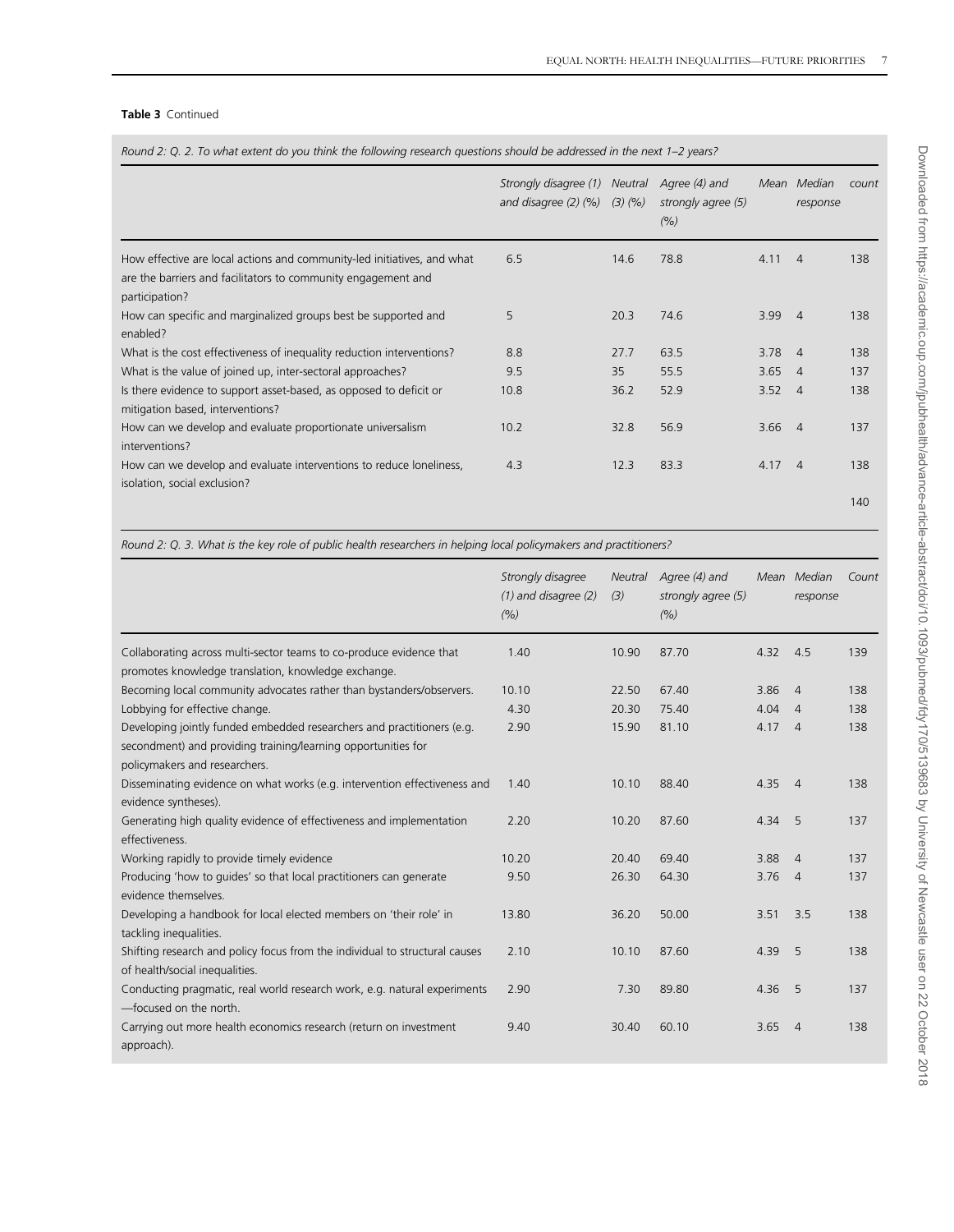research team; similar issues were grouped together and discrepant ideas were retained, creating 39 unique items responses to Rounds 2 and 3 were entered into SPSS and analysed descriptively to produce medians, standard deviation and an inter-quartile range (IQR). Results indicated areas of priority, and an IQR of  $\leq$ 1 highlighted key areas of consensus across the expert group  $(0 = \text{high consensus}).$ 

# Results

### Round 1: Workshops 1 and 2, and online survey

The wide-ranging issues that were generated from Workshops 1 and 2, and Round 1 of the Delphi survey, are outlined in Table [2](#page-3-0). In total, 253 individuals participated in item generation work ( $n = 190$  participants from Workshops 1 and 2;  $n = 63$  responses to survey). The response rate to Round 1 of the survey was 17%. The issues considered most urgent for research, policy and practice were linked to poverty and deprivation in the region and the impact on the more disadvantaged sections of the population. There was some discussion around how to translate evidence into practice in a timely way for more immediate impact on the determinants of health inequalities. It was recognized that this was complicated further due to local government budget constraints and a tendency for organizations across the public and voluntary sector to work in silos. Further, some participants (who were service providers) also reported that it was important to lobby local politicians around key priority issues in order to instigate change.

Overall, key overarching issues emerging from workshops and Round 1 of the survey tended to focus on the structural determinants of health inequality, these included issues around: unemployment and paucity of stable jobs; child specific issues linked to opportunity and 'aspiration'; as well as poor mental health linked to isolation and feelings of stress related to poverty. Some participants within workshop groups steered discussion towards a focus on individualized behaviours that were harmful to health, such as substance and alcohol use, and unhealthy food choices, as well as issues around an absence of aspiration and a perception of worklessness entrenched amongst certain communities in the North. The majority of participants from Workshops 1 and 2 and the survey reported that research should be focussed on exploring ways to impact on structural inequalities in the different northern regions, and to understand what makes some communities able to withstand the impact of austerity measures. All participants from the network were asked to rate these items in Round 2 of the Delphi.

### Round 2: rating items in online survey

In Round 2, 144 participants responded to the survey (39%: out of a possible 368). Of these, 47% were practitioners and 53% academic.

#### Round 3: re-rating items in online survey

In Round 3, 76 participants from the previous round responded (half of the Round 2 participants, giving a response rate of 21% of the total network membership, and of these half were practitioners). It was clear from some open-ended responses that a number of participants consulted with their respective teams and represented the views of their wider practice organization, indicating that findings may capture more views than the percentage reported.

#### Consensus and divergence in Rounds 2 and 3

The findings from Rounds 2 and 3 (Tables [3](#page-5-0) and [4\)](#page-8-0) of the Delphi survey remained consistently focused, showing that the top priority for research, rated extremely important/ important (4 or 5) by members, and with high consensus (IQR 0, 0.34 SD), should focus on issues of poverty and the implications of austerity, as well as the challenges presented through financial exclusion and uneven access to services (e.g. GPs, drug and alcohol, training). Whilst all academics rated poverty and the impact of austerity as the top priority in Rounds 2 and 3, the majority of practitioners in Round 2 signalled mental health issues to be a greater priority (Tables [3](#page-5-0) and [4\)](#page-8-0). Although mental health was consistently rated as a very important or extremely important priority by everyone, it was overtaken in Round 3 with a strong consensus (IQR 0, 0.528 SD) that members wanted unemployment and worklessness to be visible and developed as a research priority for the North (IQR 0, 0.46 SD). Child specific issues related to poverty, early life and adolescence increased in priority, with 93% of participants in Round 3 rating it as very important or extremely important. This was closely followed by issues related to education, skills and literacy with a median value of 4 ('very important').

When asked which research question should be prioritized by the Equal North network, several options achieved consistently high rankings but members did not reach a strong consensus (IQR < 1) in Round 3 (Table [4](#page-8-0)). However, Round 3 shows that 86% of the sample stated that they either strongly agreed<sup>[5](#page-12-0)</sup> or agreed<sup>[4](#page-12-0)</sup> that examining the social determinants of health inequalities and effective ways to change these should be the priority for research. Both academic and practitioner members were generally in agreement. Further, 92% (4.56 m) said that the role of researchers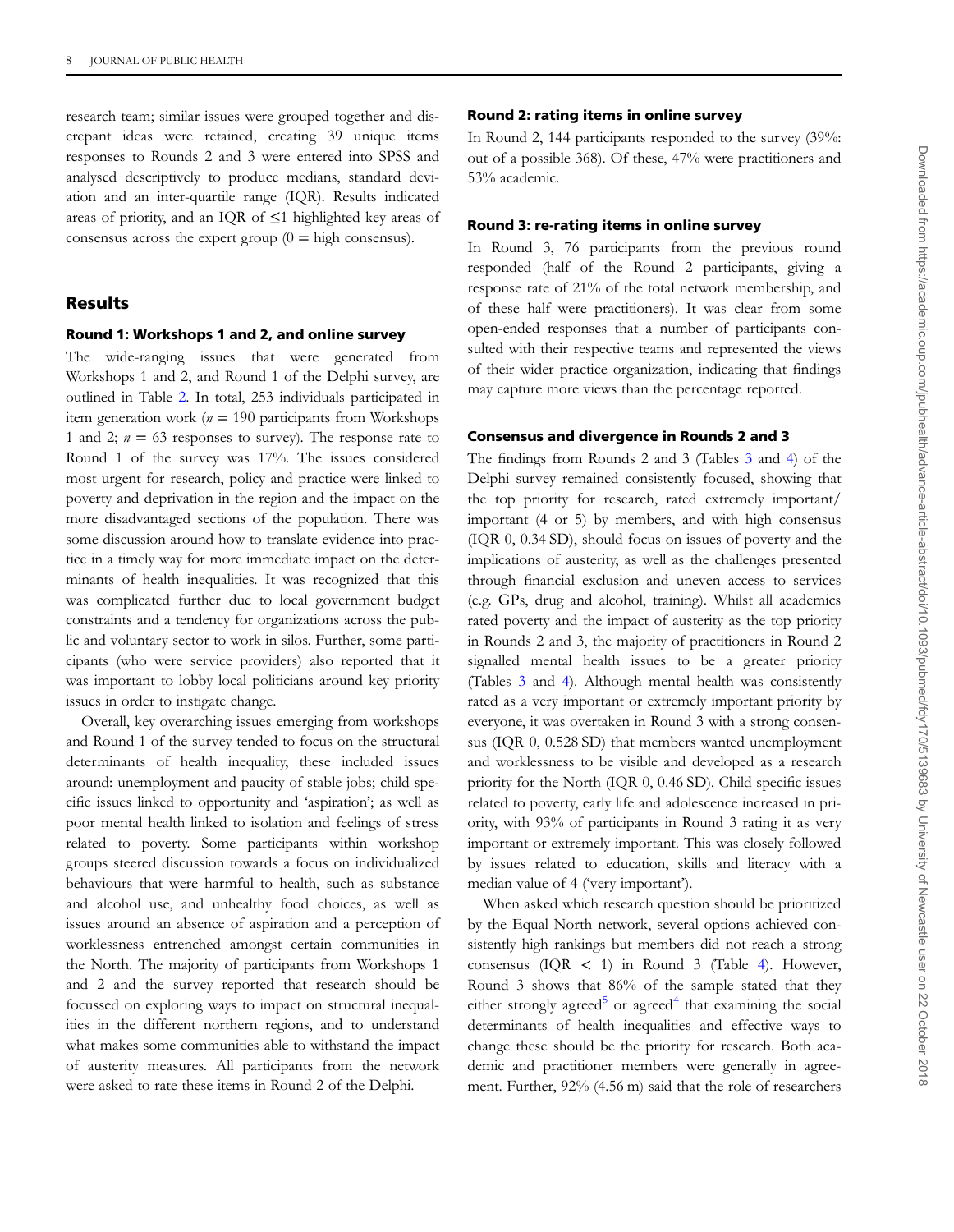| <b>Issues for</b>                                                                                   |                             | Round 2 ( $n = 144$ )                                                                                                                                                                                                                                                                                                                   |        |                                                                                                                                                     |             |                |             |           | Round $3(n = 76)$                                                                                                                                                                                                                                                                                                                                            |                                                                                                                                                     |             |                            |           |           |
|-----------------------------------------------------------------------------------------------------|-----------------------------|-----------------------------------------------------------------------------------------------------------------------------------------------------------------------------------------------------------------------------------------------------------------------------------------------------------------------------------------|--------|-----------------------------------------------------------------------------------------------------------------------------------------------------|-------------|----------------|-------------|-----------|--------------------------------------------------------------------------------------------------------------------------------------------------------------------------------------------------------------------------------------------------------------------------------------------------------------------------------------------------------------|-----------------------------------------------------------------------------------------------------------------------------------------------------|-------------|----------------------------|-----------|-----------|
| research                                                                                            | Total %<br>rating<br>either | extremely<br>[5] or very<br>important<br>[4] priority                                                                                                                                                                                                                                                                                   |        | $N = Academic (72)$ ,<br>Practitioners (62),<br>$n = 10$ missing data.<br>Rating either extremely<br>[5] or very important<br>[4] priority $(n = )$ | Mean IQR SD |                |             |           | Median % Rating<br>either<br>extremely<br>$[5]$ or very<br>important<br>[4] priority                                                                                                                                                                                                                                                                         | N= Academics (35),<br>Practitioners (35),<br>$n = 6$ missing data.<br>Rating either<br>extremely [5] or very<br>important [4] priority              | Mean IQR SD |                            |           | Mediar    |
| Poverty/<br>austerity,<br>income growth/<br>financial<br>exclusion, access<br>to services           | 96%                         |                                                                                                                                                                                                                                                                                                                                         | 72,58  |                                                                                                                                                     | 4.61        | $\mathbf{1}$   |             | 0.569 5   | 100%                                                                                                                                                                                                                                                                                                                                                         | 35, 35                                                                                                                                              | 4.87        | $\mathsf{O}\xspace$        | 0.34      | 5         |
| Mental health,<br>hopelessness,<br>limited networks                                                 | 92%                         |                                                                                                                                                                                                                                                                                                                                         | 66,60  |                                                                                                                                                     | 4.45        | $\overline{1}$ |             | $0.659$ 5 | 97.3% 34, 33                                                                                                                                                                                                                                                                                                                                                 |                                                                                                                                                     | 4.7         | $\mathbf{1}$               | $0.528$ 5 |           |
| Unemployment,<br>jobs,<br>worklessness,<br>fair wages, low                                          | 88%                         |                                                                                                                                                                                                                                                                                                                                         | 67, 51 |                                                                                                                                                     | 4.42        | $\overline{1}$ |             | $0.708$ 5 | 98.7% 34, 35                                                                                                                                                                                                                                                                                                                                                 |                                                                                                                                                     | 4.8         | 0                          | 0.46      | 5         |
| pay<br>Child specific<br>issues, child<br>poverty, early<br>life,<br>immunizations,<br>adolescence, | 85%                         |                                                                                                                                                                                                                                                                                                                                         | 61, 55 |                                                                                                                                                     | 4.29        | $\overline{1}$ |             | $0.903$ 5 | 93.4% 33, 32                                                                                                                                                                                                                                                                                                                                                 |                                                                                                                                                     | 4.6         | $\mathbf{1}$               | 0.76      | 5         |
| breastfeeding<br>Education and<br>skills, functional<br>literacy/<br>numeracy,<br>health literacy   | 81%                         |                                                                                                                                                                                                                                                                                                                                         | 54, 55 |                                                                                                                                                     | 4.15        | $\overline{1}$ |             | $0.781$ 4 | 92.1% 30, 34                                                                                                                                                                                                                                                                                                                                                 |                                                                                                                                                     | 4.3         | 1                          | $0.749$ 4 |           |
| Priority research                                                                                   |                             | Round 2                                                                                                                                                                                                                                                                                                                                 |        |                                                                                                                                                     |             |                |             |           | Round 3                                                                                                                                                                                                                                                                                                                                                      |                                                                                                                                                     |             |                            |           |           |
| questions                                                                                           |                             | Total $(n =$<br>144)<br>Rating<br>either<br>strongly<br>agree [5]<br>or agree<br>$[4] % \begin{center} \includegraphics[width=\linewidth]{imagesSupplemental/Imetad-Architecture.png} \end{center} \caption{The image shows the method of the method of the method. The left-hand side is the number of the method.} \label{fig:limal}$ |        | N=Academics (72),<br>Practitioners (62),<br>$n = 10$ missing data.<br>Rating either<br>extremely [5] or very<br>important [4] priority<br>$(n = )$  |             |                | Mean IQR SD |           | Median Total $(n =$<br>either<br>strongly<br>agree [5]<br>or agree<br>$[4] \centering% \includegraphics[width=1\textwidth]{images/TransY.pdf}% \caption{The figure shows the results of the estimators in the left hand side. The left hand side is the same as in the right hand side. The right-hand side is the same as in the right.} \label{fig:class}$ | N=Academics (35),<br>76) Rating Practitioners (35),<br>$n = 6$ missing data.<br>Rating either<br>extremely [5] or very<br>important [4]<br>priority | Mean IQR SD |                            |           | Median    |
| 1. How effective are<br>approaches to                                                               |                             | 87.7%                                                                                                                                                                                                                                                                                                                                   |        | 59, 55                                                                                                                                              | 4.39        | $\overline{1}$ |             | $0.757$ 5 | 86.1%                                                                                                                                                                                                                                                                                                                                                        | 32, 28                                                                                                                                              | 4.38        | $\overline{\phantom{0}}$ 1 | 1.01      | 5         |
|                                                                                                     |                             |                                                                                                                                                                                                                                                                                                                                         |        |                                                                                                                                                     |             |                |             |           |                                                                                                                                                                                                                                                                                                                                                              |                                                                                                                                                     |             |                            |           | Continued |

<span id="page-8-0"></span>Table 4 Round 2 and 3-top priority issues and questions for research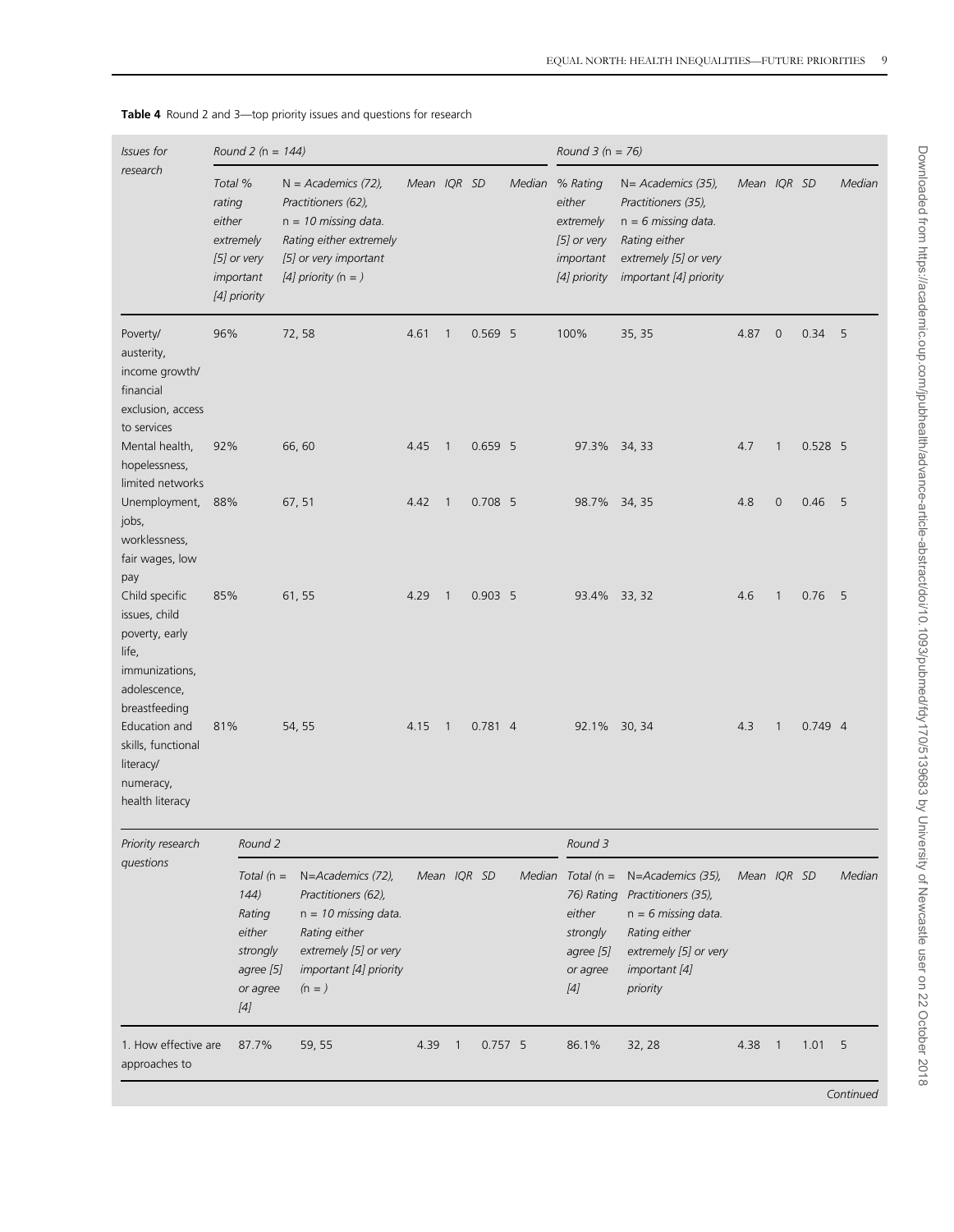#### Table 4 Continued

| Priority research                                                                                                                                                                      | Round 2                                                                               |                                                                                                                                                    |             | Round 3        |           |  |                                                                                           |                                                                                                                                          |             |                |           |                |
|----------------------------------------------------------------------------------------------------------------------------------------------------------------------------------------|---------------------------------------------------------------------------------------|----------------------------------------------------------------------------------------------------------------------------------------------------|-------------|----------------|-----------|--|-------------------------------------------------------------------------------------------|------------------------------------------------------------------------------------------------------------------------------------------|-------------|----------------|-----------|----------------|
| questions                                                                                                                                                                              | Total ( $n =$<br>144)<br>Rating<br>either<br>strongly<br>agree [5]<br>or agree<br>[4] | N=Academics (72),<br>Practitioners (62),<br>$n = 10$ missing data.<br>Rating either<br>extremely [5] or very<br>important [4] priority<br>$(n = )$ | Mean IQR SD |                |           |  | Median Total $(n =$<br>76) Rating<br>either<br>strongly<br>agree [5]<br>or agree<br>$[4]$ | N=Academics (35),<br>Practitioners (35),<br>$n = 6$ missing data.<br>Rating either<br>extremely [5] or very<br>important [4]<br>priority | Mean IQR SD |                |           | Mediar         |
| address/change social<br>determinants of<br>health/inequalities?<br>2. How can we<br>develop and evaluate<br>interventions to<br>reduce loneliness,<br>isolation, social<br>exclusion? | 83.3%                                                                                 | 62, 47                                                                                                                                             | 4.17        | $\overline{1}$ | 0.8334    |  | 81.9%                                                                                     | 31, 26                                                                                                                                   | 4.01        | $\overline{1}$ | 1.01      | $\overline{4}$ |
| 3. How effective are<br>local actions and<br>community-led<br>initiatives, and what<br>are the barriers and<br>facilitators to<br>community?                                           | 78.8%                                                                                 | 55, 45                                                                                                                                             | 4.11        | $\mathbf{1}$   | $0.922$ 4 |  | 80.5%                                                                                     | 29, 27                                                                                                                                   | 4.04        | $\overline{1}$ | $0.971$ 4 |                |

in the future should be to shift research and policy focus from the individual to structural causes of health and social inequalities (Table [5\)](#page-10-0).

## Workshop 3

Insights collected from Workshop 3 triangulated with the data collected from Workshops 1 and 2, and the issues arising out of the Delphi, with the exception that novel psychoactive substances and problem gambling were new issues raised by participants.

# **Discussion**

# Main finding of this study

The aim in this exercise was to understand what members of the Equal North research network identify as priorities for action and research in the north. $6$  Key findings show a strong consensus across both practice and academics to prioritize tackling embedded health inequalities complexly linked to structural determinants around poverty, and the implications of austerity and unemployment. The workshop discussions linked the causes and consequences of health inequalities to low wages, welfare cuts and a growing subsection identified as the 'working poor' (in-work but perceived to be in poverty). Concern was raised in all workshops around how to tackle these issues with increasingly constrained budgets in the public and third sector and limited staff and material resources.

A spread of research priorities were identified by participants, and whilst several research questions were rated highly (86% in Round 3 prioritized examining the social determinants of health inequalities and effective ways to change these), none reached a definitive consensus. Despite the causes of health inequalities being a contested issue within workshop discussions, a strong focus on the structural determinants (social, political and economic) of health was important to participants when prioritizing areas for further research. This indicated a desired move away from current UK policy agendas<sup>[1](#page-12-0),[4](#page-12-0),[11,15](#page-12-0)</sup> which have focussed on behaviour change interventions administered at the level of the individual, with short-term goals (e.g. CHD, diabetes)—towards upstream factors impacting on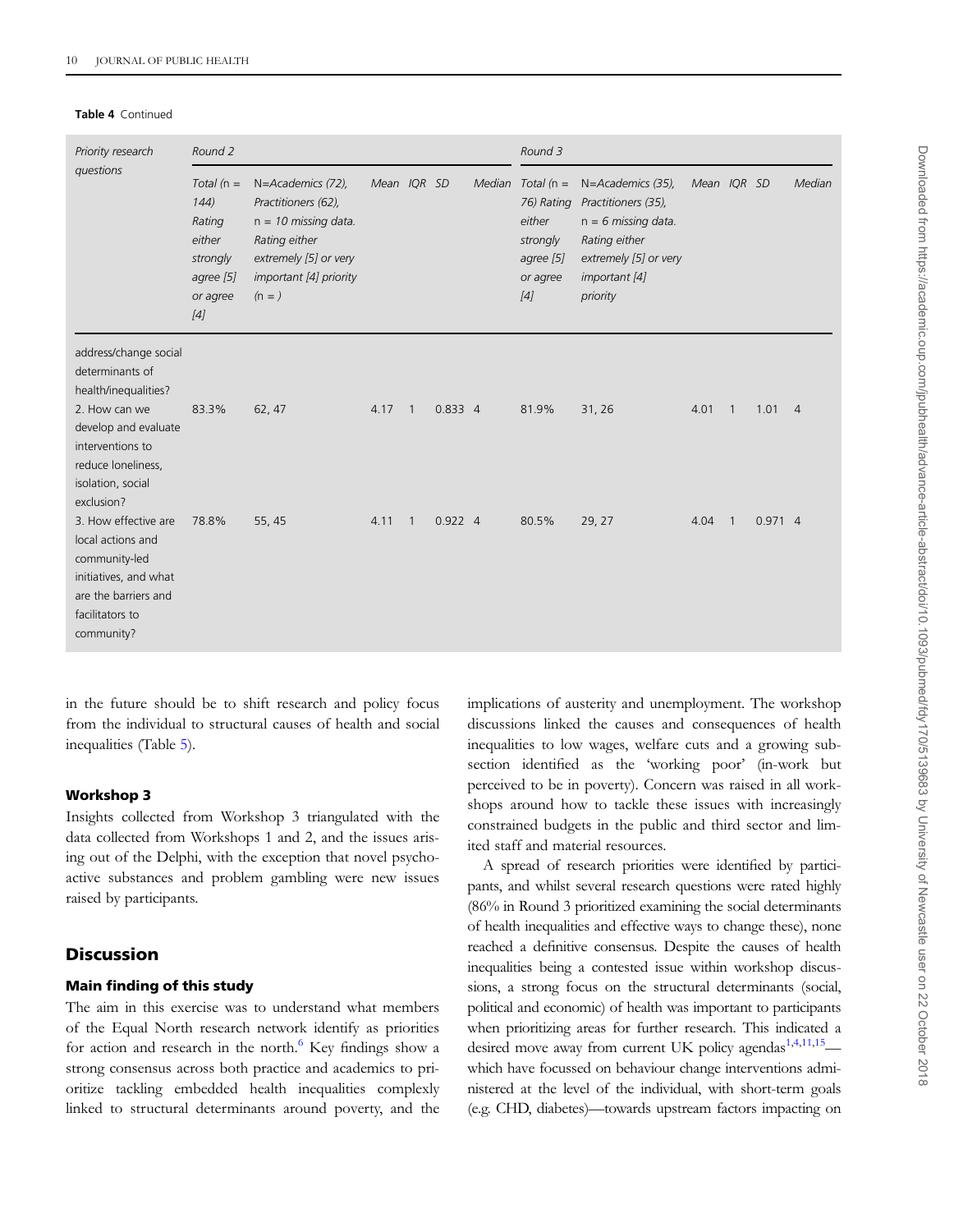| Key role of public<br>health researchers                                                                                          | Round 2                                                                                |                                                                                                                                                    |             | Round 3                    |           |                |                                                                                            |                                                                                                                                       |             |                          |           |        |
|-----------------------------------------------------------------------------------------------------------------------------------|----------------------------------------------------------------------------------------|----------------------------------------------------------------------------------------------------------------------------------------------------|-------------|----------------------------|-----------|----------------|--------------------------------------------------------------------------------------------|---------------------------------------------------------------------------------------------------------------------------------------|-------------|--------------------------|-----------|--------|
|                                                                                                                                   | Total $(n =$<br>144)<br>Rating<br>either<br>strongly<br>agree [5]<br>or agree<br>$[4]$ | N=Academics (72),<br>Practitioners (62),<br>$n = 10$ missing data.<br>Rating either<br>extremely [5] or very<br>important [4] priority<br>$(n = )$ | Mean IQR SD |                            |           |                | Median Total ( $n =$<br>76) Rating<br>either<br>strongly<br>agree [5]<br>or agree<br>$[4]$ | N=Academics (35),<br>Practitioners (35),<br>$n = 6$ missing data.<br>Rating either<br>extremely [5] or very<br>important [4] priority | Mean IQR SD |                          |           | Mediar |
| 1. Shifting research 87.6%<br>and policy focus<br>from the individual<br>to structural causes<br>of health/social<br>inequalities |                                                                                        | 66, 49                                                                                                                                             | 4.39        | $\overline{1}$             | $0.787$ 5 |                | 91.7%                                                                                      | 32, 33                                                                                                                                | 4.56        | $\overline{\phantom{0}}$ | 0.868 5   |        |
| 2. Conducting<br>pragmatic, real<br>world research<br>work focused on<br>the North                                                | 89.4%                                                                                  | 64, 52                                                                                                                                             | 4.36        | $\overline{1}$             | $0.775$ 5 |                | 91.6%                                                                                      | 33, 31                                                                                                                                | 4.46        | $\overline{1}$           | 0.8       | 5      |
| 3. Disseminating<br>evidence on what<br>works (e.g.<br>intervention<br>effectiveness and<br>evidence<br>syntheses)                | 88.4%                                                                                  | 59, 55                                                                                                                                             | 4.35        | $\overline{\phantom{0}}$ 1 | 0.78      | $\overline{4}$ | 86.1%                                                                                      | 28, 32                                                                                                                                | 4.26        | $\overline{1}$           | $0.822$ 4 |        |

<span id="page-10-0"></span>Table 5 Rounds 2 and 3-key role of health researchers

long term health inequalities.<sup>6,16</sup> Working together meant that public health researchers were positioned as advocates for social change. Finally, future research should give due consideration to how the design and implementation of policy may lead to intervention generated inequalities.<sup>9</sup>

### What is already known on this topic

We know that inequality impacts on health resulting in reduced years in good health, reduced opportunities for improving life quality, lower life expectancy and increased poverty.<sup>[2](#page-12-0),[4,11](#page-12-0),[15](#page-12-0),[17,18](#page-12-0)</sup> The Due North Report<sup>6</sup> identified that the main causes of health inequalities between the North and the South of England were differences in: poverty and power; exposure to health-damaging environments; prevalence of chronic disease and disability; and, opportunities to utilize positive and protective conditions for healthy lifestyles. Bambra's<sup>[1](#page-12-0)</sup> in-depth exposition of the social, environmental, economic and political causes of health inequalities directs attention towards a more upstream agenda to shape policy

and practice. The findings from this research exercise indicate that participants could identify both structural and individual determinants of health inequalities, but that their priority for research was to focus on upstream factors. This presents theoretical and practical challenges<sup>19</sup> tackling health inequalities at both a micro and macro level to account for the complex impact on health.

### What this study adds

A breadth and depth of knowledge is contained with the Due North report, $6 \text{ yet our exercise shows it is challenging}$  $6 \text{ yet our exercise shows it is challenging}$ to prioritize issues, share information and develop a joined up action plan<sup>[20](#page-12-0)</sup> across geographically disparate services, Clinical Commissioning Groups, Local Government and academic institutions. In particular, our study shows that participants want researchers to disseminate findings widely to policymakers and practitioners around best practice, case studies and the effectiveness of upstream interventions. It has provided a strong indication for the direction and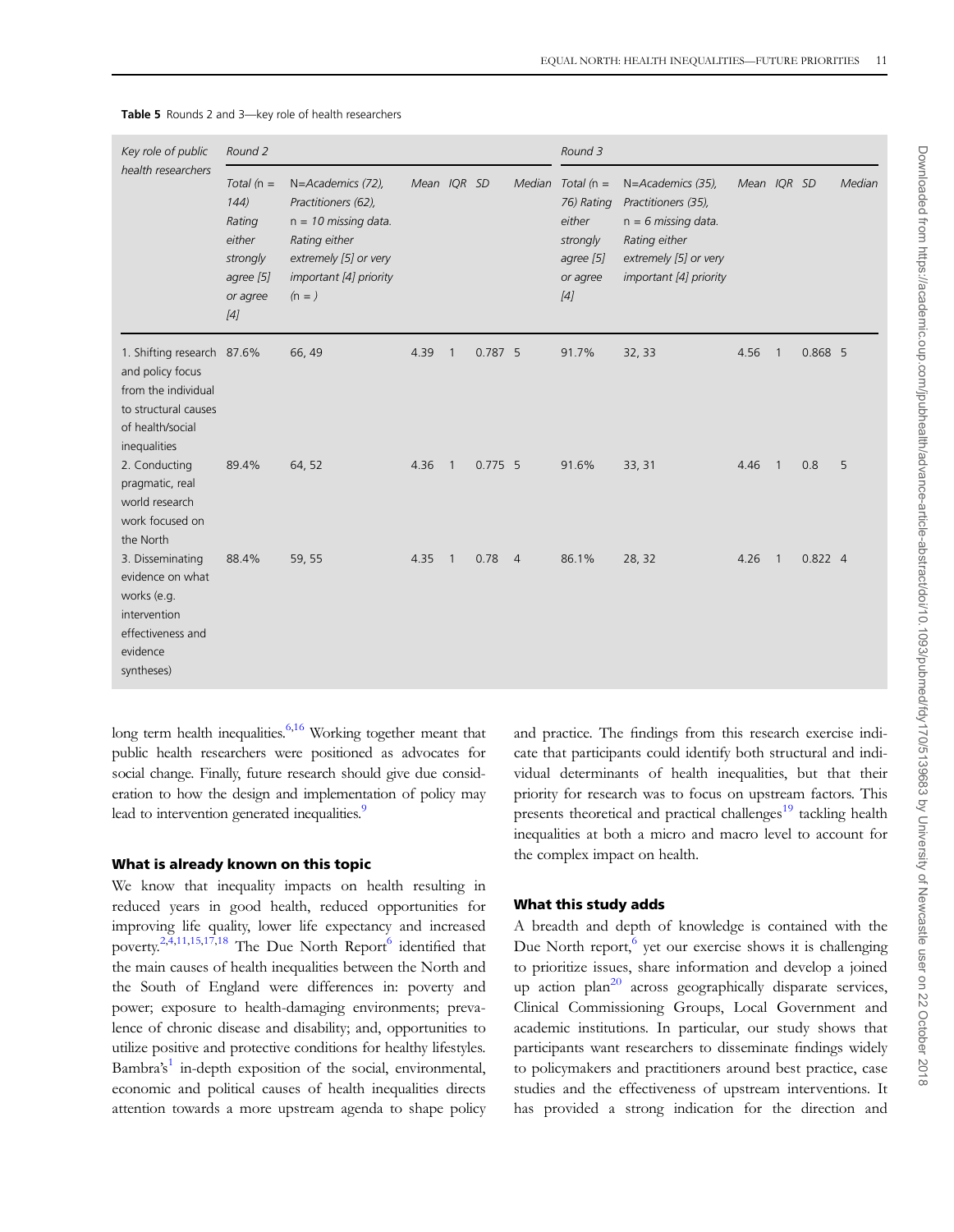priority for research questions, the level of interest amongst members, and the role of public health research that is specifically of concern to a northern cohort of academics, policymakers and practitioners.

### Limitations of this study

There was a low response to the online Delphi survey across the three rounds: 17% of network membership in R1, 39% in R2 and 21% in R3. This exercise was undertaken at a time when the network was expanding—hence, we used multiple methods of engagement and re-engagement. An additional question about role of research was added to Round 1 of the survey and was not posed to workshops. In Rounds 2 and 3 participants rated grouped options to question 1: participants may disagree with how these were grouped making ranking more difficult. There was a potential ceiling effect leading to high rankings of certain items although the IQR suggested consistent agreement and few outliers. Participants were self-selected with particular interests in health inequality and were also regarded as either a practice or academic expert and were not therefore a homogeneous group—although all worked in the applied public health field and had shared interests in how to reduce health inequalities. Delphi measures have previously been success-fully used on mixed public health professional groups.<sup>[21](#page-12-0)</sup>

# Conclusions

This research exercise highlights a strong consensus amongst practice professionals and academics that reducing health inequalities in the North of England requires prioritizing and tackling structural issues around poverty, the implications of austerity and unemployment. The highest rated area of research for policymakers and practitioners going forward is in areas that examine the social determinants of health inequalities and effective ways to change these. The Equal North network continues to grow, serving as a platform for information sharing, discussion and a repository of existing research and evidence.

# Supplementary data

Supplementary data are available at the Journal of Public Health online.

## Acknowledgements

Ethics approval was granted by Newcastle University Faculty of Medical Sciences Research Ethics Committee REF: 8347/2016. The funders had no role in the conduct of the study or in the decision to publish. Thank you to all participants who took part in the exercise. Dr Addison drafted the original manuscript with early input from Professor Bambra (Co-Chief Investigator) and Professor Kaner (Co-Chief Investigator). All co-authors contributed to the article development and approved the final version.

# Conflict of interest

There are no conflicts of interest.

# Funding

Public Health England awarded Fuse the Centre for Translational Research in Public Health (www.fuse.ac.uk) funding to set up the Equal North network 2016–2017. Fuse is a UK Clinical Research Collaboration (UKCRC) Public Health Research Centre of Excellence. Funding for Fuse from the British Heart Foundation, Cancer Research UK, Economic and Social Research Council, Medical Research Council, the National Institute for Health Research, under the auspices of the UKCRC, is gratefully acknowledged. The views expressed in this paper do not necessarily represent those of the funders or UKCRC. The funders had no role in study design, data collection and analysis, decision to publish, or preparation of the manuscript. Grant reference number: MR/K02325X/1. From 2017, the Equal North network and the research described in this paper were supported by the National Institute of Health Research (NIHR) School for Public Health Research [SPHR-FUS-PH103-EQN]. The views expressed are those of the authors and do not necessarily reflect those of the NHS, NIHR or the Department of Health and Social Care (DHSC). The NIHR School for Public Health Research is a partnership between the Universities of Sheffield, Bristol, Cambridge, Imperial and University College London; The London School for Hygiene and Tropical Medicine (LSHTM); the LiLaC collaboration between the Universities of Liverpool and Lancaster and Fuse; The Centre for Translational Research in Public Health, a collaboration between Newcastle, Durham, Northumbria, Sunderland and Teesside Universities. Equal North continues to strengthen the links between key research infrastructure such as the National Institute for Health Research (NIHR) School of Public Health research (SPHR), Public Health England North (PHE) and local policy and practice organizations in the North.